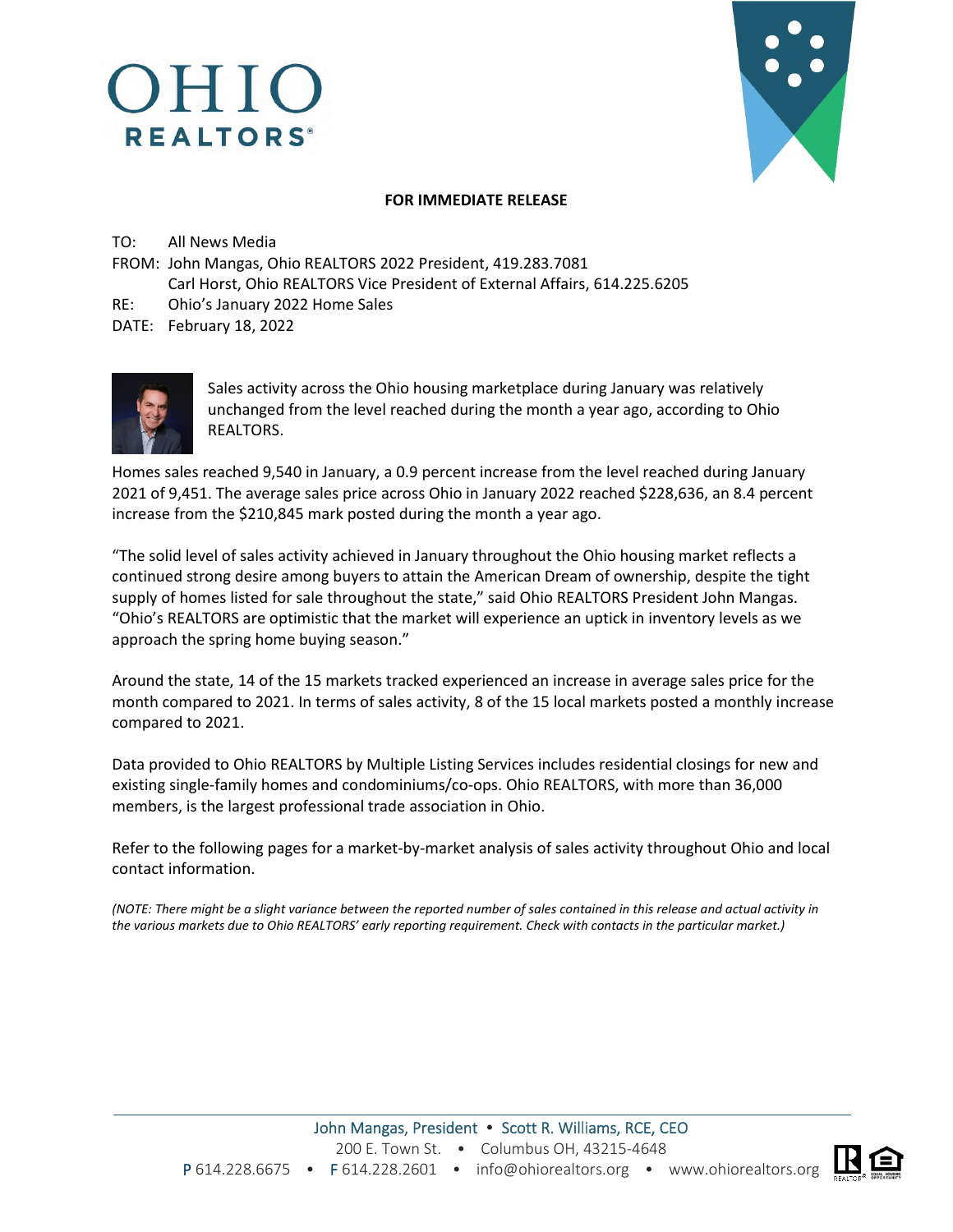## **Ohio Local MLS Stats Report for January 2022**

| <b>MLS</b>                | <b>Number of Units Sold</b> |       |          | <b>Dollar Volume</b> |                 |                 |          |           | <b>Average Sale Price</b> |          |  |
|---------------------------|-----------------------------|-------|----------|----------------------|-----------------|-----------------|----------|-----------|---------------------------|----------|--|
|                           | 2021                        | 2022  | %Change  |                      | 2021            | 2022            | %Change  | 2021      | 2022                      | % Change |  |
| Ashland                   | 25                          | 33    | 32.0%    | \$                   | 3,624,450<br>\$ | 6,909,150       | 90.6%    | \$144,978 | \$209,368                 | 44.4%    |  |
| Athens                    | 37                          | 45    | 21.6%    | \$                   | 6,238,220<br>\$ | 7,600,959       | 21.8%    | \$168,601 | \$168,910                 | 0.2%     |  |
| Cincinnati                | 1564                        | 1525  | $-2.5%$  | \$                   | 383,073,026 \$  | 404,038,617     | 5.5%     | \$244,932 | \$264,943                 | 8.2%     |  |
| Columbus                  | 1,926                       | 1872  | $-2.8%$  | \$                   | 507,395,070 \$  | 554,465,584     | 9.3%     | \$263,445 | \$296,189                 | 12.4%    |  |
| Dayton                    | 1020                        | 1027  | 0.7%     | \$                   | 196,978,619 \$  | 217,508,530     | 10.4%    | \$193,116 | \$211,790                 | 9.7%     |  |
| Firelands                 | 196                         | 184   | $-6.1%$  | \$                   | 37,117,983 \$   | 31,574,220      | $-14.9%$ | \$189,377 | \$171,599                 | $-9.4%$  |  |
| Greater Ports.            | 46                          | 41    | $-10.9%$ | \$                   | 5,889,143<br>\$ | 5,507,900       | $-6.5%$  | \$128,025 | \$134,339                 | 4.9%     |  |
| Knox                      | 34                          | 21    | $-38.2%$ | \$                   | 5,671,476 \$    | 4,493,373       | $-20.8%$ | \$166,808 | \$213,970                 | 28.3%    |  |
| Lancaster                 | 16                          | 11    | $-31.3%$ | \$                   | 2,493,600 \$    | 2,094,070       | $-16.0%$ | \$155,850 | \$190,370                 | 22.1%    |  |
| Mansfield                 | 95                          | 105   | 10.5%    | \$                   | 13,365,400 \$   | 16,265,824      | 21.7%    | \$140,688 | \$154,913                 | 10.1%    |  |
| MLS Now <sup>1</sup>      | 3,264                       | 3,391 | 3.9%     | \$                   | 624,507,196 \$  | 690,563,797     | 10.6%    | \$191,332 | \$203,646                 | 6.4%     |  |
| NORIS <sup>2</sup>        | 668                         | 718   | 7.5%     | \$                   | 115,334,989 \$  | 132,827,206     | 15.2%    | \$172,657 | \$184,996                 | 7.1%     |  |
| <b>Scioto Valley</b>      | 65                          | 53    | $-18.5%$ | \$                   | 9,813,900 \$    | 9,914,775       | 1.0%     | \$150,983 | \$187,071                 | 23.9%    |  |
| West Central <sup>3</sup> | 138                         | 154   | 11.6%    | \$                   | 19,923,428 \$   | 25,669,347      | 28.8%    | \$144,373 | \$166,684                 | 15.5%    |  |
| WRIST <sup>4</sup>        | 357                         | 360   | 0.8%     | \$                   | 61,270,451 \$   | 71,750,330      | 17.1%    | \$171,626 | \$199,306                 | 16.1%    |  |
| <b>Statewide</b>          | 9,451                       | 9,540 | 0.9%     |                      | \$1,992,696,951 | \$2,181,183,682 | 9.5%     | \$210,845 | \$228,636                 | 8.4%     |  |

<sup>1</sup> MLS Now: Ashtabula, Belmont, Carroll, Columbiana, Coshocton, Cuyahoga, Geauga, Gernsey, Harrison, Holmes, Jefferson, Lake, Lorain, Mahoning, Medina, Muskingum, Portage,

Stark, Summit, Trumbull, Tuscarawas, Washington and Wayne Counties.

<sup>2</sup> NORIS (Northwest Ohio Regional Information System): Lucas, Fulton, Defiance, Williams, Henry, Wood, Putnam, Paulding, Hancock, and Wyandot Counties.

<sup>3</sup> West Central: Allen, Hardin and Van Wert Counties.

4 WRIST (Western Regional Information Systems and Technology): Clark, Miami, Champaign, Logan, Shelby, Auglaize and Mercer Counties.

#### *Report reflects reported closings by MLSes for the above areas and time period. It includes new and existing residential single family and condo/co-ops. Wednesday, February 16, 2022*